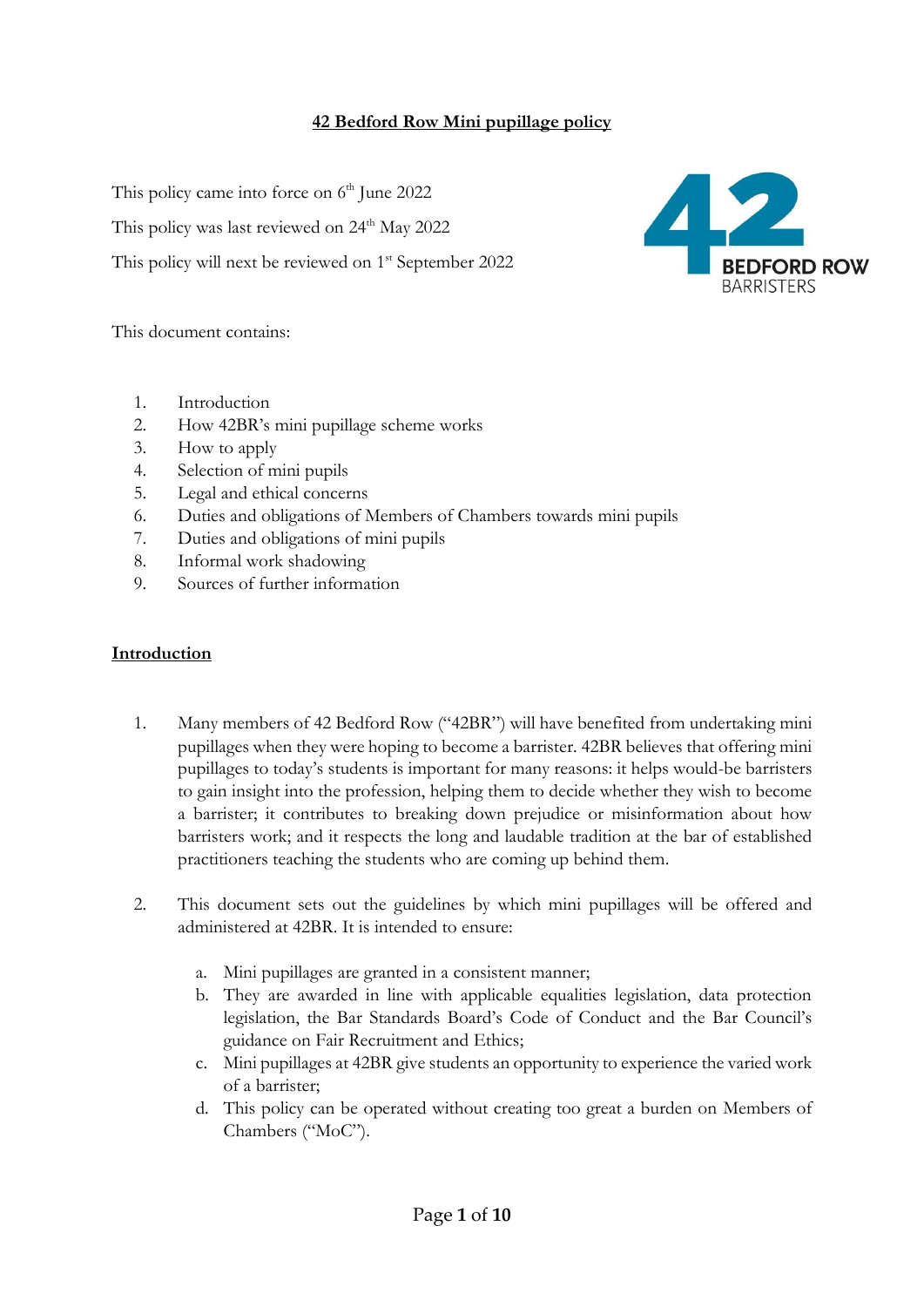### **How 42BR's mini pupillage scheme works**

- 3. 42BR will offer a total of 8 mini pupillages each calendar year. Each mini pupillage will last a maximum of five days, normally a Monday to Friday in the same week.
- 4. Mini pupils will be selected in four tranches, every three months. Applications received between 1 September and 21 October of each calendar year will be considered for mini pupillage between November and January; applications received between 1 December to 21 January will be considered for mini pupillage between February and April, applications received between 1 March to 21 April will be considered for mini pupillage between May and July, and applications received between 1 May to 21 June will be considered for mini pupillage between September and October.
- 5. The decision as to who is offered a mini pupillage will be taken by the person then in charge of 42BR's mini pupillage programme (the "mini pupillage administrator") and one other MoC (together, "the Decision-Makers"), both of whom will have undertaken the Bar Council's equality and diversity training.
- 6. If fewer applications for mini pupillage are received than there are places available, the Decision-Makers may either offer fewer mini pupillages, or may decide to offer a mini pupillage to a suitable but unsuccessful candidate from the previous tranche of applications. However, 42BR is not obliged to offer mini pupillages if the Decision-Makers do not feel that there are sufficient suitable candidates, or there is some other good reason to offer fewer mini pupillages than usual.
- 7. The successful candidates in each three-month round will be contacted by the Chambers Administrator or in their absence by a member of the clerking team. The candidates will have been invited to indicate in their application letter their dates of availability. The Chambers Administrator will do their best to accommodate the mini pupils on mutually convenient dates. Unsuccessful candidates will also be contacted to let them know that they have not been offered a place.
- 8. 42BR will not offer mini pupillages in the week of Christmas or Easter for obvious reasons, or in the month of August. However, many mini pupils are students and they find it difficult to undertake mini pupillages during term time (nor should 42BR encourage them to miss their studies). Thus, it makes sense to offer some mini pupillages during university holidays. The Chambers Administrator will do their best to accommodate the mini pupils without disrupting their studies, and without overburdening MoC. 42BR will do its best to accommodate mini pupils, but it cannot guarantee to offer particular dates to suit a mini pupil.

# **How to apply**

9. Anyone wishing to apply for a mini pupillage with 42BR must apply in line with the following process, which will be posted on the 42BR website.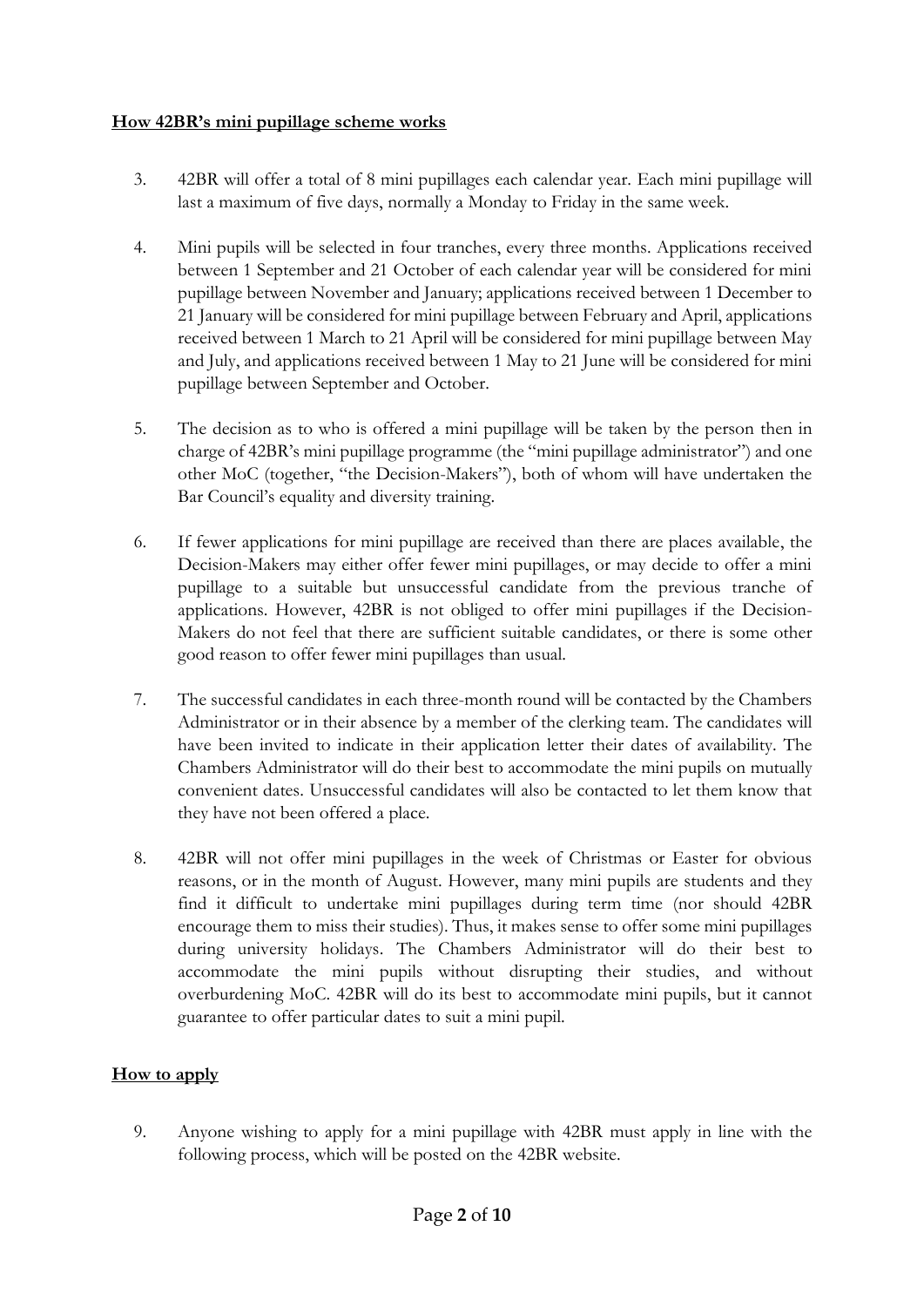- 10. All applicants must be aged 18 or over. Whilst applicants are not obliged to provide their date of birth, they must confirm in writing that they are aged 18 or over.
- 11. All applicants must be undertaking, or have undertaken, a degree course, the GDL or the BPTC. It is not necessary for the applicant to have studied law, but if they have not done so they will be expected to explain their interest in law, and their plans to study it, in their covering letter (see below).
- 12. To apply, candidates must send their CV and a covering letter, by email, to  $minipupillage@42br.com.$  The covering letter must contain the following information:
	- a. A brief explanation as to why the candidate is interested in finding out more about becoming a barrister by undertaking a mini pupillage;
	- b. A brief explanation as to why they are applying to 42BR for a mini pupillage;
	- c. If they are not currently studying law, an explanation of their interest in law and an indication of their plans to study law in future;
	- d. Details of all previous legal work experience including mini pupillages undertaken in other sets of chambers, with dates;
	- e. An indication of the dates when they will be available during the period for which they are applying.
- 13. It is anticipated that the above information will be provided in a letter that is no longer than one side of A4.
- 14. Candidates are welcome to mention a particular area of interest (for example, if they are keen to see employment work, or property cases), but it will not always be possible to accommodate candidates' specific interests.
- 15. Candidates must recognise that 42BR is based in London and thus most of the work they will see during their mini pupillage will be in the London area. They will need to be based in the London area during their mini pupillage.
- 16. The above information and relevant application date will be placed on 42BR's website under the 'Work at 42' tab; news items will also appear on 42BR's home page every three months to advertise the new round of applications, and it will be mentioned on 42BR's Twitter feed and LinkedIn page.

## **Selection of mini pupils**

- 17. The Decision-Makers, both having had equality and diversity training, will read and consider all applications after the relevant closing dates.
- 18. Their guiding principle will be to accept as many applicants who fit the above criteria as possible up to a total of 8.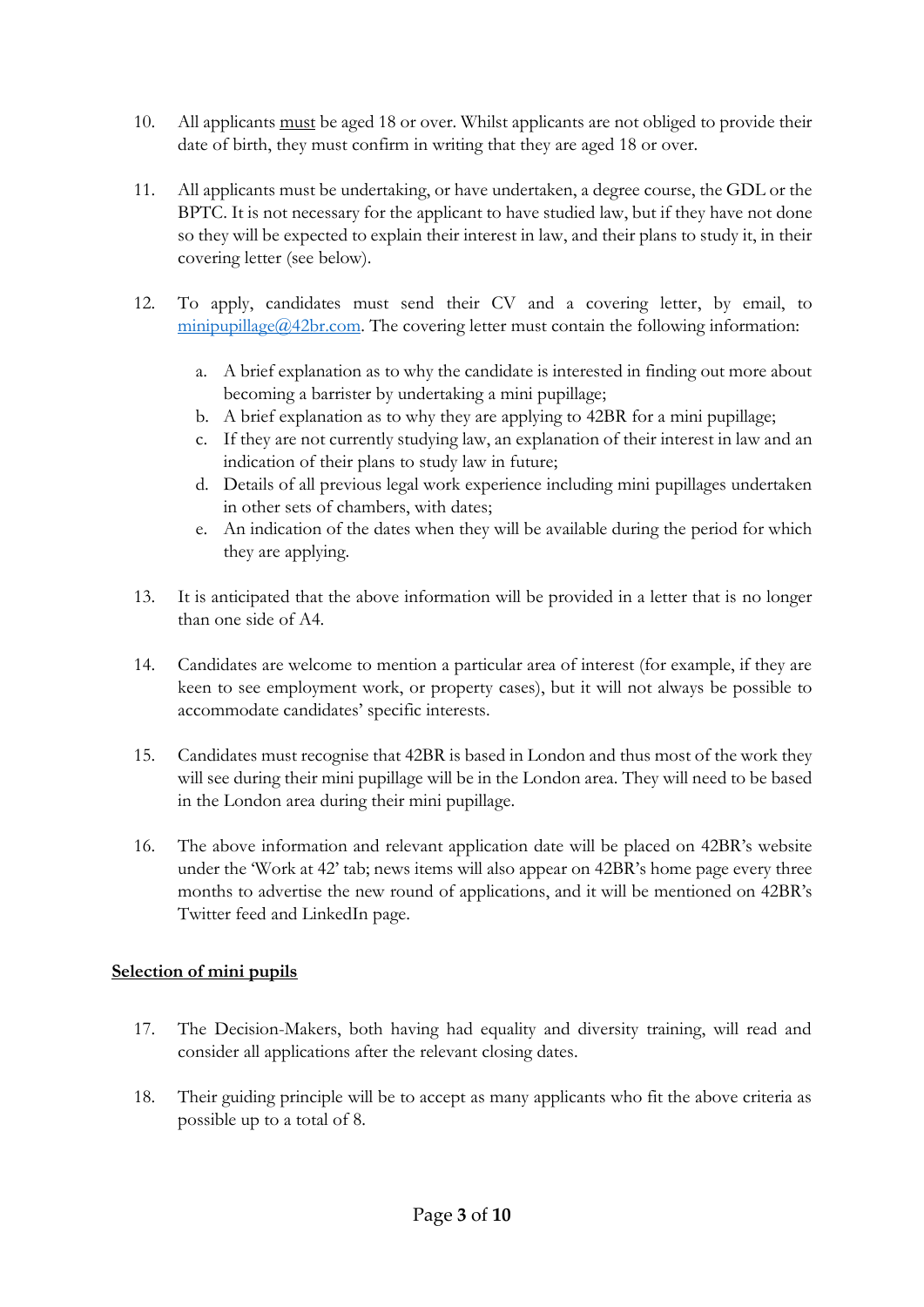- 19. If there are more suitably qualified applicants than places, preference will be given to those who have not already undertaken a mini pupillage elsewhere.
- 20. Unsuccessful candidates will not be considered in the next tranche of applications, unless there is a shortfall, in which case the Decision-Makers may consider the unsuccessful candidates from the previous period (but no further back).
- 21. There is no bar to unsuccessful candidates applying for a mini pupillage again on a future occasion, as their skills and interests develop. They will be expected to explain in their covering letter how their studies and plans have progressed since their last application.
- 22. If a candidate is offered a mini pupillage and then for unforeseen reasons (typically, accident or illness) cannot take up that place, 42BR may at its discretion offer that candidate one further opportunity to take up a mini pupillage in the future.
- 23. If a candidate who is offered a mini pupillage subsequently wishes to decline it because they have obtained work or work experience elsewhere and they wish to prefer that opportunity, the mini pupillage will not be offered to them again.

### **Legal and ethical concerns**

- 24. By allowing mini pupils to accompany MoC to conferences and to court, MoC are likely to be sharing with the mini pupil confidential information. For that reason, wherever possible, the Chambers Administrator will always consider whether there are appeal cases in MoCs' diaries to which mini pupils could be taken, as appeals, by their nature, are less likely to involve a mini pupil coming into contact with (sensitive) personal information. That said, the more common situation will be that mini pupils will be attending first instance court hearings or client conferences, and all MoC should be familiar with and take appropriate action as regards the following concerns.
- 25. The following issues are likely to be particularly pertinent concerns:
	- a. Confidentiality and privilege;
	- b. Data protection;
	- c. Client understanding and wishes, and
	- d. Conduct of mini pupils.
- 26. **Confidentiality**. Every barrister owes a core duty (CD6) to keep their clients' affairs confidential. This must of course be complied with in respect of mini pupils. All mini pupils at 42BR will have signed a confidentiality agreement (a copy of which must be given to the Chambers Administrator), but more action will be needed from each barrister who looks after that mini pupil.
- 27. At the very least, the barrister must obtain informed consent to the disclosure of information to the mini pupil from the professional, lay or public access client concerned.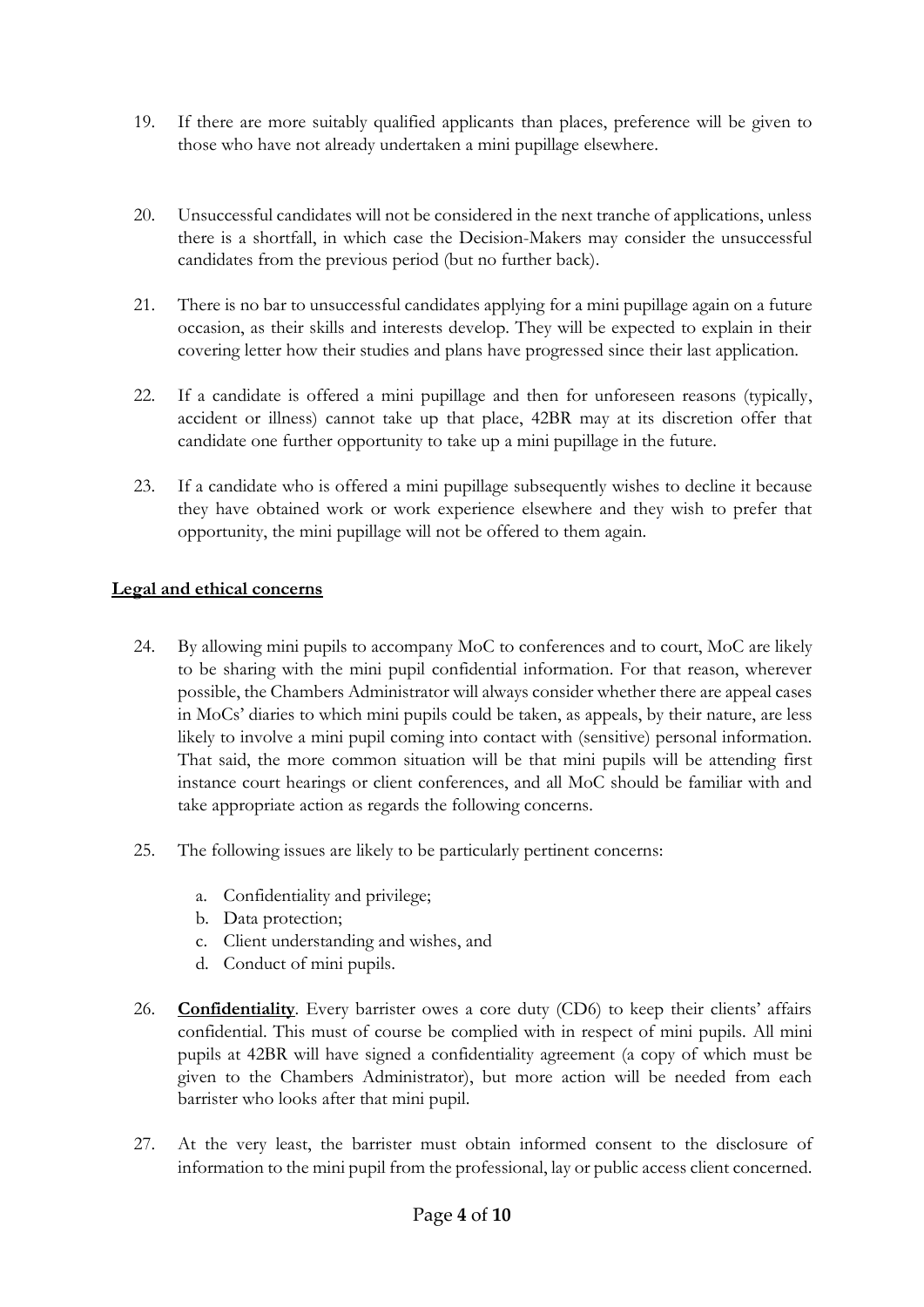The default position is that this is covered by 42BR's terms of business, which provide that "*Unless the Authorised Person expressly informs the Barrister to the contrary in advance by writing, the Barrister may allow the Instructions to be reviewed by another barrister or by a pupil (including a vacation pupil or mini pupil)*…" All MoC should also check that their written agreements with public access clients include reference to mini pupils where appropriate. If the client is not prepared to have confidential information disclosed to the mini pupil, their wishes must be respected, and the Chambers Administrator will attempt to find another barrister for the mini pupil to shadow that day.

- 28. Further, the barrister should discuss the confidentiality agreement with the mini pupil and explain the duty of confidence to them before showing them any papers/taking them to court. If the barrister is concerned that the mini pupil does not understand the duty of confidentiality, it is better not to disclose any confidential information to them. This may mean that in effect the mini pupil is only able to attend public court hearings, and discuss a barrister's work in general terms, with the barrister they are shadowing.
- 29. The barrister must understand that in some cases the mini pupillage with 42BR will be the first time that the mini pupil has been in a professional legal environment. Whilst these points are covered in the confidentiality letter that the mini pupil signs, the barrister should reinforce the following messages:
	- a. The importance of confidentiality in a lawyer-client relationship;
	- b. That it is not permitted to give details of what the mini pupil has read or heard to family or friends, even if they tell them to keep the information secret;
	- c. That it is not appropriate to post any details, even of the fact of the mini pupillage taking place, on social media, either at the time of undertaking the mini pupillage or later;
	- d. That the mini pupil may mention on their CV that they have undertaken a mini pupillage with 42BR, but while they can describe in general terms the type of work they have seen, they must not mention confidential details of what they heard or read in (for example) subsequent interviews for pupillage or legal jobs.
- 30. Data protection. MoC are data processors and disclosing either personal, or sensitive personal data to a mini pupil will be regarded as processing data under the Data Protection Act 1998.
- 31. MoC should ensure that their lay or direct access clients have given informed consent to the disclosure of personal data to a mini pupil, especially if the mini pupil will see *sensitive* personal data. As set out in paragraph 27 above, 42BR's default position is that disclosure to mini pupils is covered by 42BR's standard terms of business. Also as above, all MoC should also check that their written agreements with public access clients include reference to mini pupils where appropriate. If in doubt, however, MoC should restrict the documents that a mini pupil sees to those that, for example, do not contain personal data (such as published law reports), or are bundles for trials (or better still, appeals) that are held in public.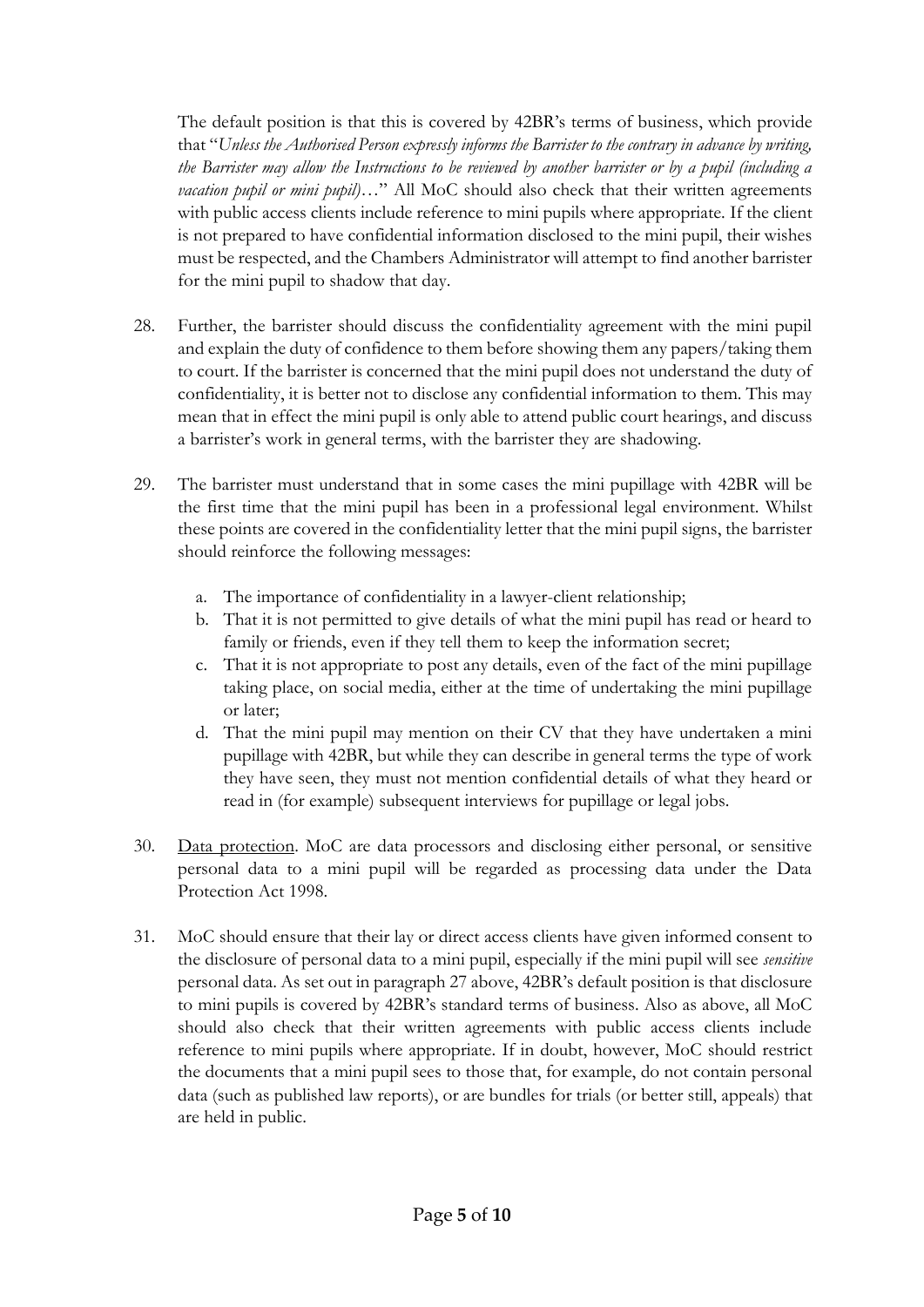- 32. MoC should be particularly careful regarding personal data relating to third parties (i.e. not the MoC's clients), and should consider whether it is appropriate for a mini pupil to see any data about a third party.
- 33. With these considerations in mind, there are two situations where these issues may be easier to manage:
	- a. Attendance at public court hearings. Once personal data (sensitive or otherwise) has been revealed in open court it will be permissible to discuss that with a mini pupil after the hearing. For that reason, it may be possible to show more papers to a mini pupil after a hearing than before it;
	- b. Conferences with a lay or public access client: such a conference gives the MoC the opportunity to specifically seek consent to disclosure of personal data and to answer any questions that the lay client may have about this.
- 34. Mini pupils should never be allowed to take any papers outside chambers (including notes that they have taken during their mini pupillage). They should never be asked or allowed to carry papers for a MoC in case they lose them or leave them on a train.
- 35. Client understanding. Not only is it good manners to introduce the mini pupil to your client, it is important to do so for professional reasons.
- 36. Firstly, the lay client may need to be reassured about matters of confidentiality and data protection (see above). The lay client may need reassurance that the mini pupil is bound to keep the client's confidences, and the MoC may need to explain that the client is not paying for the mini pupil's time or attendance.
- 37. Wherever possible, MoC should make the client aware in advance that the MoC will be accompanied by a mini pupil, and that the client is entitled to object to the mini pupil's presence if they wish.
- 38. Conduct of mini pupils. The mini pupillage may be the first time that the mini pupil has been in a professional legal environment, conference, or attended court or tribunal. The MoC they are shadowing would be wise to manage expectations, by for example explaining that the mini pupil's mobile phone should always be switched off, that they should not interrupt or ask questions of clients but should simply listen to what is happening, and that if in doubt about what to do they should always ask the barrister for guidance.
- 39. Some clients will take a kindly interest in mini pupils and engage them in conversation, for example whilst waiting to go into court. Guidance should be provided to mini pupils to the effect that whilst they are welcome to make polite conversation with clients, they should not disclose or discuss personal details about themselves or the barrister they are shadowing, and should not give their opinion on the legal matter they are observing.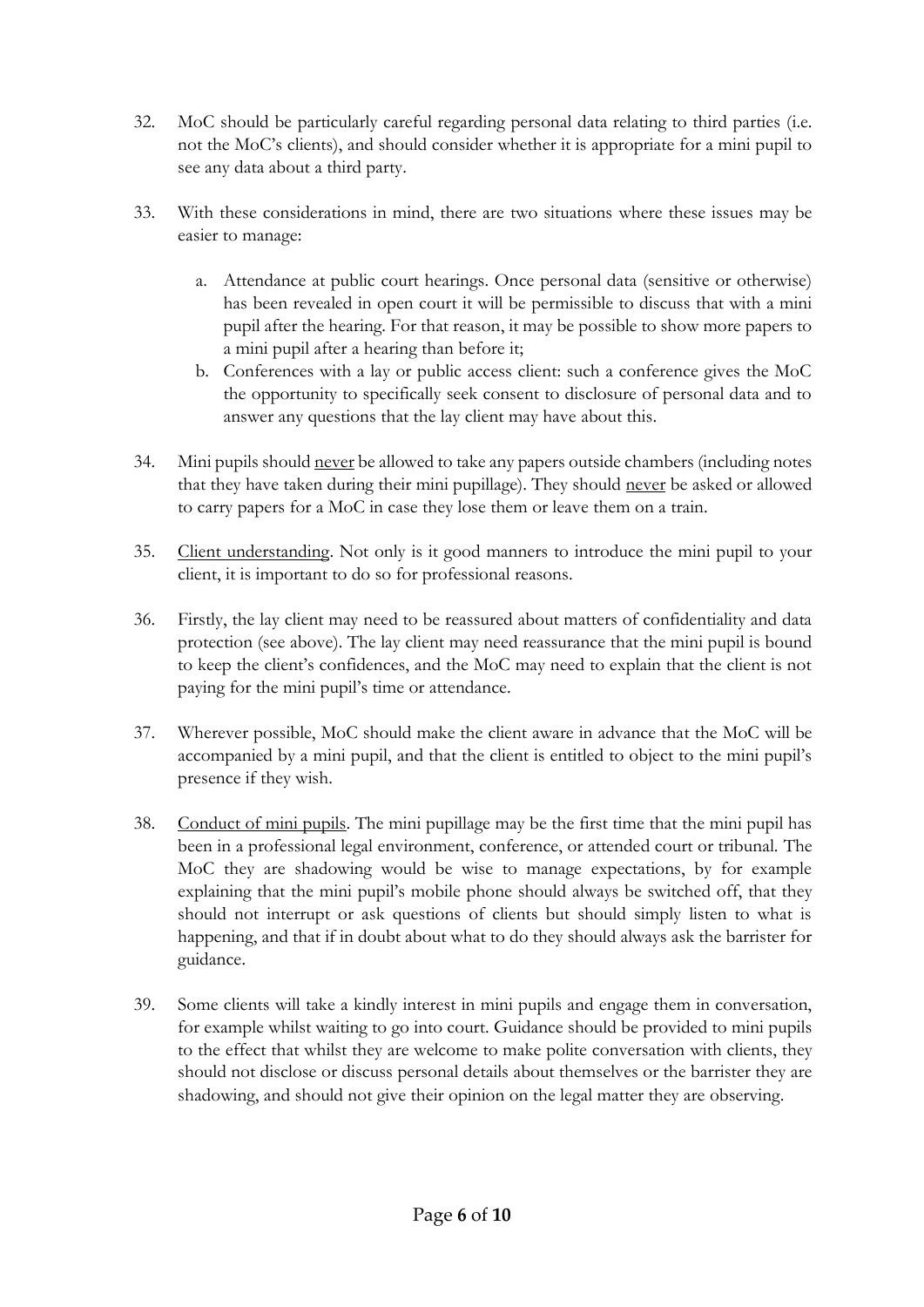40. Finally, the MoC should explain to the mini pupil that there may be occasions when the mini pupil will have to wait outside a court or conference for unforeseen reasons, and that this is not personal but a matter over which the mini pupil will have no control.

### **Duties and obligations of Members of Chambers towards mini pupils**

- 41. MoC are under no obligation to take a mini pupil with them, and if for example they feel that they do not have time to speak to a mini pupil, or that the confidentiality or data processing risks of having a mini pupil in a particular case are too great, they are entitled to turn down a request.
- 42. Moreover, it is the case that some MoC, particularly but not exclusively juniors, will tend to have mini pupils accompany them more often as they tend to be in court more often (and often on shorter, more accessible matters) than senior MoC. The clerks will do their best to spread the mini pupils around as many MoC as possible.
- 43. It is expected that all MoC will be open to a request to have a mini pupil accompany them, if they are in London at the relevant time. MoC are thanked in advance for their kindness in taking on mini pupils.
- 44. MoC should take appropriate action in respect of confidentiality and data protection (as set out above) when agreeing to have a mini pupil accompany them.
- 45. MoC should always treat mini pupils with respect and courtesy and should maintain professional boundaries at all times. If there is a drinks event or seminar in Chambers, the MoC can bring the mini pupil to that if they feel it is appropriate.
- 46. The MoC is encouraged, but not obliged, to buy a modest sandwich lunch and/or tea/coffee as appropriate for the mini pupil if they are with them over such a break. The MoC should under no circumstances allow the mini pupil to buy them a drink, lunch or other hospitality. (Also see paragraph 57 below regarding mini pupils who are in financial difficulties.)
- 47. The MoC should take all reasonable steps to ensure that mini pupils are not made to feel uncomfortable or harassed, either while in Chambers, with clients or while socialising with MoC at any time.

## **Duties and obligations of mini pupils**

- 48. Mini pupillages at 42BR are not assessed: that is, mini pupils are not given a set test exercise, and records of their performance are not kept.
- 49. Mini pupils must be prepared to attend 42BR at 9am each day of their mini pupillage unless otherwise instructed. On other occasions they may be told to meet a barrister at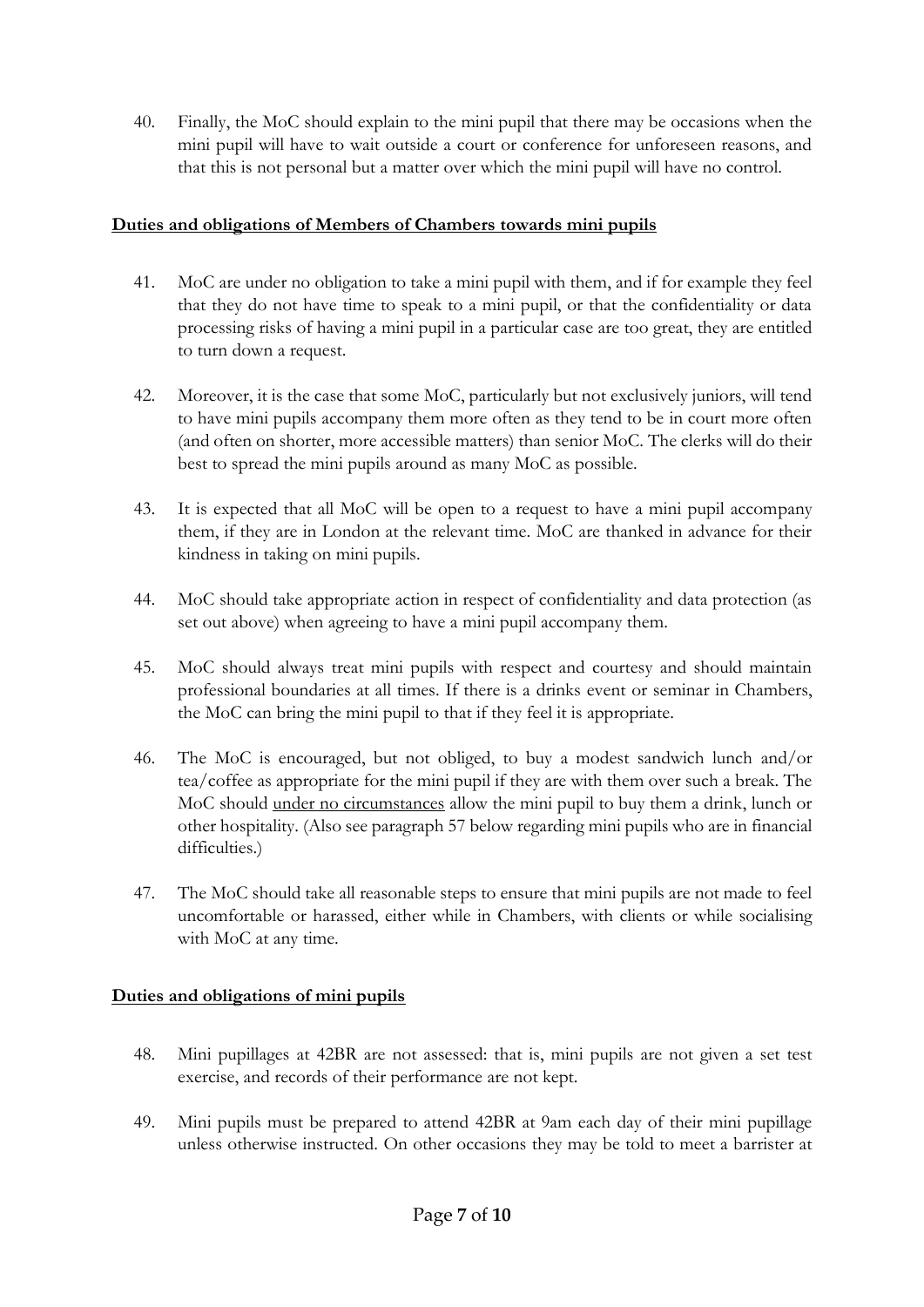court or tribunal. It is the mini pupil's responsibility to find their way to that location in good time.

- 50. Mini pupils are unlikely to be assigned to one barrister all week, but are more likely to see a range of different types of work with different barristers. However, there may be some days or part days where there is nothing suitable for the mini pupil to observe. If that is the case the mini pupil will be provided with some mock bundles to read, with a view to discussing the salient issues in the papers with a barrister.
- 51. Mini pupils should dress in an appropriate and sober manner: preferably a dark suit with white shirt, a tie for men, and dark shoes. If in doubt, mini pupils should err on the side of formality. Mini pupils may have to walk some distance to court and should wear comfortable shoes (but not trainers or sports shoes) for that reason.
- 52. Mini pupils who have mobility issues or other disabilities should discuss these in advance with the Chambers Administrator so that appropriate reasonable adjustments can be considered and implemented.
- 53. Mini pupils can expect to attend court in the London area, and should come prepared with an Oyster card or other travelcard in order to undertake local journeys.
- 54. Mini pupils may be provided with lunch or refreshments by the barrister they are shadowing, but should come prepared with money to purchase their own lunch or refreshments.
- 55. Mini pupils must not purchase drinks or hospitality for the barrister they are shadowing. It is the nature of busy court days that a mini pupil may occasionally be asked to go on a 'coffee run' to buy coffee or lunch for themselves and a barrister and/or client: in such circumstances the barrister will always provide money for that purpose and the mini pupil will never pay for that themselves.
- 56. If spending time in Chambers, the mini pupil will be shown where water, tea and coffee can be obtained. They will not be expected to make drinks for MoC.
- 57. If a mini pupil has concerns about paying for their transport or lunch, they should raise that with the Chambers Administrator in advance, who can arrange for such expenses to be covered from petty cash. No mini pupil should be deterred from undertaking their mini pupillage for financial reasons. No mini pupil should be embarrassed to discuss this with the Chambers Administrator, who will keep such conversations confidential.
- 58. All mini pupils must sign 42BR's confidentiality agreement before their mini pupillage begins, and give the signed copy to the Chambers Administrator.
- 59. Mini pupils must follow all instructions given to them by 42BR barristers or Chambers staff during their mini pupillage. In rare circumstances, they may be asked to leave a court hearing or conference and in those circumstances they must do so immediately and without question.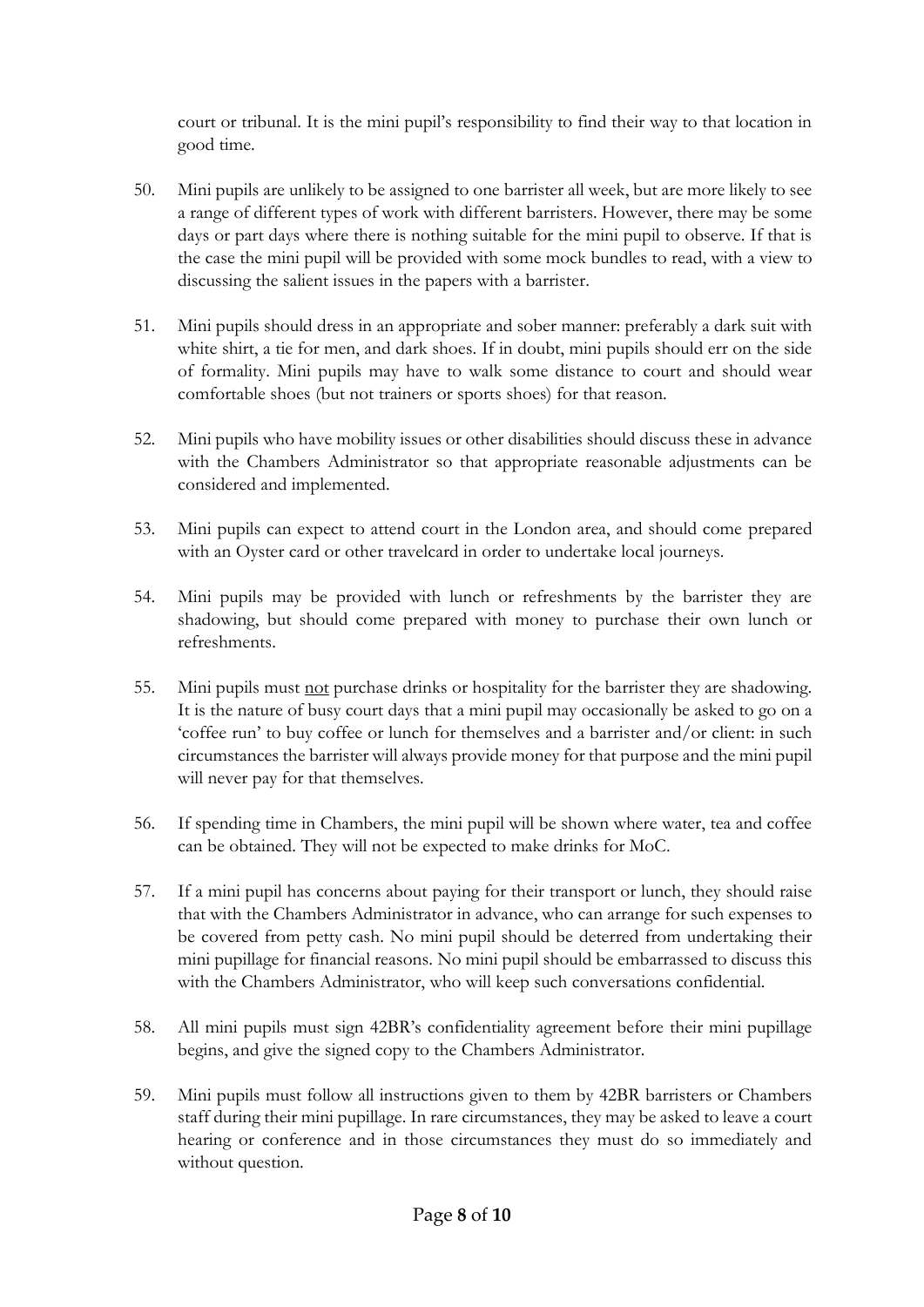- 60. Mini pupils must not speak or contribute to a discussion during any court hearing or conference. They must not express their opinion on a matter in the presence of any clients. It is hoped that during the mini pupillage the mini pupil will have an opportunity to speak privately to the barrister(s) they shadow in order to discuss what they have seen.
- 61. Mini pupils must understand that court proceedings are often very stressful for clients and so if a mini pupil is asked to leave a hearing or conference it is unlikely to be because of anything they have done wrong.
- 62. Mini pupils must not remove papers, books or other documents from Chambers. If they make notes during their mini pupillage, they must leave them in Chambers at the end of the mini pupillage.
- 63. If a mini pupil contravenes these rules, or if they behave in a manner that might reasonably be described as gross misconduct (including but not limited to: assaulting or verbally abusing a MoC, a member of Chambers' staff, or a client; attending Chambers whilst drunk or under the influence of drugs; stealing from Chambers, its members or staff; breaching client confidentiality; or otherwise acting in a manner that could bring Chambers into disrepute), 42BR reserves the right to terminate the mini pupillage immediately.
- 64. Mini pupils who complete a mini pupillage with 42BR are entitled to put that experience on their CV and to mention it in interviews and applications for pupillage or other work (but not at any time to give details of the matters they heard or watched which might breach client confidentiality). Mini pupils may not put the name(s) of any barrister that they have shadowed as a referee on their CV, unless specific consent has been provided by a barrister.
- 65. If an organisation to whom the mini pupil subsequently applies for work or pupillage contacts 42BR to check whether the mini pupil has completed a mini pupillage at 42BR (such experience having been referenced by the mini pupil in their application), 42BR's Chambers Administrator will confirm to the organisation the dates of any such mini pupillage, but will not give any further details or anything that could be construed as a reference about the mini pupil.

## **Informal work shadowing**

66. MoC are often asked by friends, relatives and instructing solicitors if they can offer work experience to a young person – who is often still at school – either because the student has an interest in the law, or simply because the student has been told by their school to undertake some type of work experience. Such requests tend to disadvantage those without personal connections to the bar and for that reason alone should be discouraged.